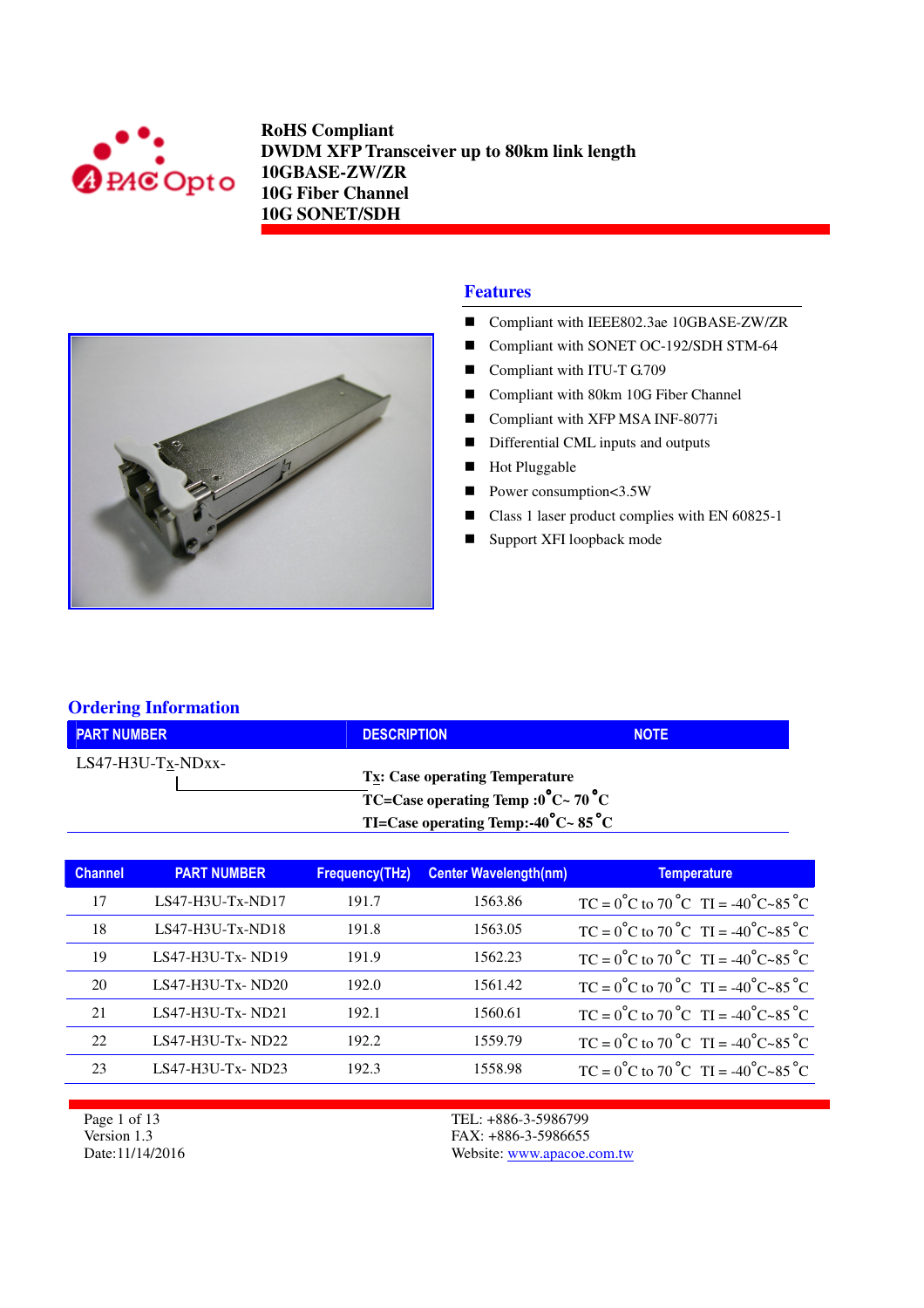

| 24 | LS47-H3U-TC-ND24 | 192.4 | 1558.17 | TC = $0^{\circ}$ C to 70 $^{\circ}$ C TI = -40 $^{\circ}$ C ~85 $^{\circ}$ C |
|----|------------------|-------|---------|------------------------------------------------------------------------------|
| 25 | LS47-H3U-Tx-ND25 | 192.5 | 1557.36 | TC = $0^{\circ}$ C to 70 $^{\circ}$ C TI = -40 $^{\circ}$ C ~85 $^{\circ}$ C |
| 26 | LS47-H3U-Tx-ND26 | 192.6 | 1556.55 | $TC = 0^{\circ}C$ to $70^{\circ}C$ TI = -40°C~85°C                           |
| 27 | LS47-H3U-Tx-ND27 | 192.7 | 1555.75 | TC = $0^{\circ}$ C to 70 $^{\circ}$ C TI = -40 $^{\circ}$ C ~85 $^{\circ}$ C |
| 28 | LS47-H3U-Tx-ND28 | 192.8 | 1554.94 | TC = $0^{\circ}$ C to 70 $^{\circ}$ C TI = -40 $^{\circ}$ C ~85 $^{\circ}$ C |
| 29 | LS47-H3U-Tx-ND29 | 192.9 | 1554.13 | $TC = 0^{\circ}C$ to $70^{\circ}C$ $TI = -40^{\circ}C - 85^{\circ}C$         |
| 30 | LS47-H3U-Tx-ND30 | 193.0 | 1553.33 | TC = $0^{\circ}$ C to 70 $^{\circ}$ C TI = -40 $^{\circ}$ C ~85 $^{\circ}$ C |
| 31 | LS47-H3U-Tx-ND31 | 193.1 | 1552.52 | TC = $0^{\circ}$ C to 70 $^{\circ}$ C TI = -40 $^{\circ}$ C ~85 $^{\circ}$ C |
| 32 | LS47-H3U-Tx-ND32 | 193.2 | 1551.72 | $TC = 0^{\circ}C$ to $70^{\circ}C$ TI = -40°C~85°C                           |
| 33 | LS47-H3U-Tx-ND33 | 193.3 | 1550.92 | $TC = 0^{\circ}C$ to $70^{\circ}C$ $TI = -40^{\circ}C - 85^{\circ}C$         |
| 34 | LS47-H3U-Tx-ND34 | 193.4 | 1550.12 | TC = $0^{\circ}$ C to 70 $^{\circ}$ C TI = -40 $^{\circ}$ C ~85 $^{\circ}$ C |
| 35 | LS47-H3U-Tx-ND35 | 193.5 | 1549.32 | TC = $0^{\circ}$ C to 70 $^{\circ}$ C TI = -40 $^{\circ}$ C ~85 $^{\circ}$ C |
| 36 | LS47-H3U-Tx-ND36 | 193.6 | 1548.51 | TC = $0^{\circ}$ C to 70 $^{\circ}$ C TI = -40 $^{\circ}$ C ~85 $^{\circ}$ C |
| 37 | LS47-H3U-Tx-ND37 | 193.7 | 1547.72 | TC = $0^{\circ}$ C to 70 $^{\circ}$ C TI = -40 $^{\circ}$ C ~85 $^{\circ}$ C |
| 38 | LS47-H3U-Tx-ND38 | 193.8 | 1546.92 | TC = $0^{\circ}$ C to 70 $^{\circ}$ C TI = -40 $^{\circ}$ C ~85 $^{\circ}$ C |
| 39 | LS47-H3U-Tx-ND39 | 193.9 | 1546.12 | TC = $0^{\circ}$ C to 70 $^{\circ}$ C TI = -40 $^{\circ}$ C ~85 $^{\circ}$ C |
| 40 | LS47-H3U-Tx-ND40 | 194.0 | 1545.32 | TC = $0^{\circ}$ C to 70 $^{\circ}$ C TI = -40 $^{\circ}$ C ~85 $^{\circ}$ C |
| 41 | LS47-H3U-Tx-ND41 | 194.1 | 1544.53 | TC = $0^{\circ}$ C to 70 $^{\circ}$ C TI = -40 $^{\circ}$ C ~85 $^{\circ}$ C |
| 42 | LS47-H3U-Tx-ND42 | 194.2 | 1543.73 | TC = $0^{\circ}$ C to 70 $^{\circ}$ C TI = -40 $^{\circ}$ C ~85 $^{\circ}$ C |
| 43 | LS47-H3U-Tx-ND43 | 194.3 | 1542.94 | TC = $0^{\circ}$ C to 70 $^{\circ}$ C TI = -40 $^{\circ}$ C ~85 $^{\circ}$ C |
| 44 | LS47-H3U-Tx-ND44 | 194.4 | 1542.14 | TC = $0^{\circ}$ C to 70 $^{\circ}$ C TI = -40 $^{\circ}$ C ~85 $^{\circ}$ C |
| 45 | LS47-H3U-Tx-ND45 | 194.5 | 1541.35 | TC = $0^{\circ}$ C to 70 $^{\circ}$ C TI = -40 $^{\circ}$ C ~85 $^{\circ}$ C |
| 46 | LS47-H3U-Tx-ND46 | 194.6 | 1540.56 | TC = $0^{\circ}$ C to 70 $^{\circ}$ C TI = -40 $^{\circ}$ C ~85 $^{\circ}$ C |
| 47 | LS47-H3U-Tx-ND47 | 194.7 | 1539.77 | TC = $0^{\circ}$ C to 70 $^{\circ}$ C TI = -40 $^{\circ}$ C ~85 $^{\circ}$ C |
| 48 | LS47-H3U-Tx-ND48 | 194.8 | 1538.98 | $TC = 0^{\circ}C$ to $70^{\circ}C$ TI = -40°C~85°C                           |
| 49 | LS47-H3U-Tx-ND49 | 194.9 | 1538.19 | $TC = 0^{\circ}C$ to $70^{\circ}C$ $TI = -40^{\circ}C - 85^{\circ}C$         |
| 50 | LS47-H3U-Tx-ND50 | 195.0 | 1537.40 | TC = $0^{\circ}$ C to 70 $^{\circ}$ C TI = -40 $^{\circ}$ C ~85 $^{\circ}$ C |
| 51 | LS47-H3U-Tx-ND51 | 195.1 | 1536.61 | TC = $0^{\circ}$ C to 70 $^{\circ}$ C TI = -40 $^{\circ}$ C ~85 $^{\circ}$ C |
| 52 | LS47-H3U-Tx-ND52 | 195.2 | 1535.82 | TC = $0^{\circ}$ C to 70 $^{\circ}$ C TI = -40 $^{\circ}$ C ~85 $^{\circ}$ C |
|    |                  |       |         |                                                                              |

Page 2 of 13 Version 1.3 Date:11/14/2016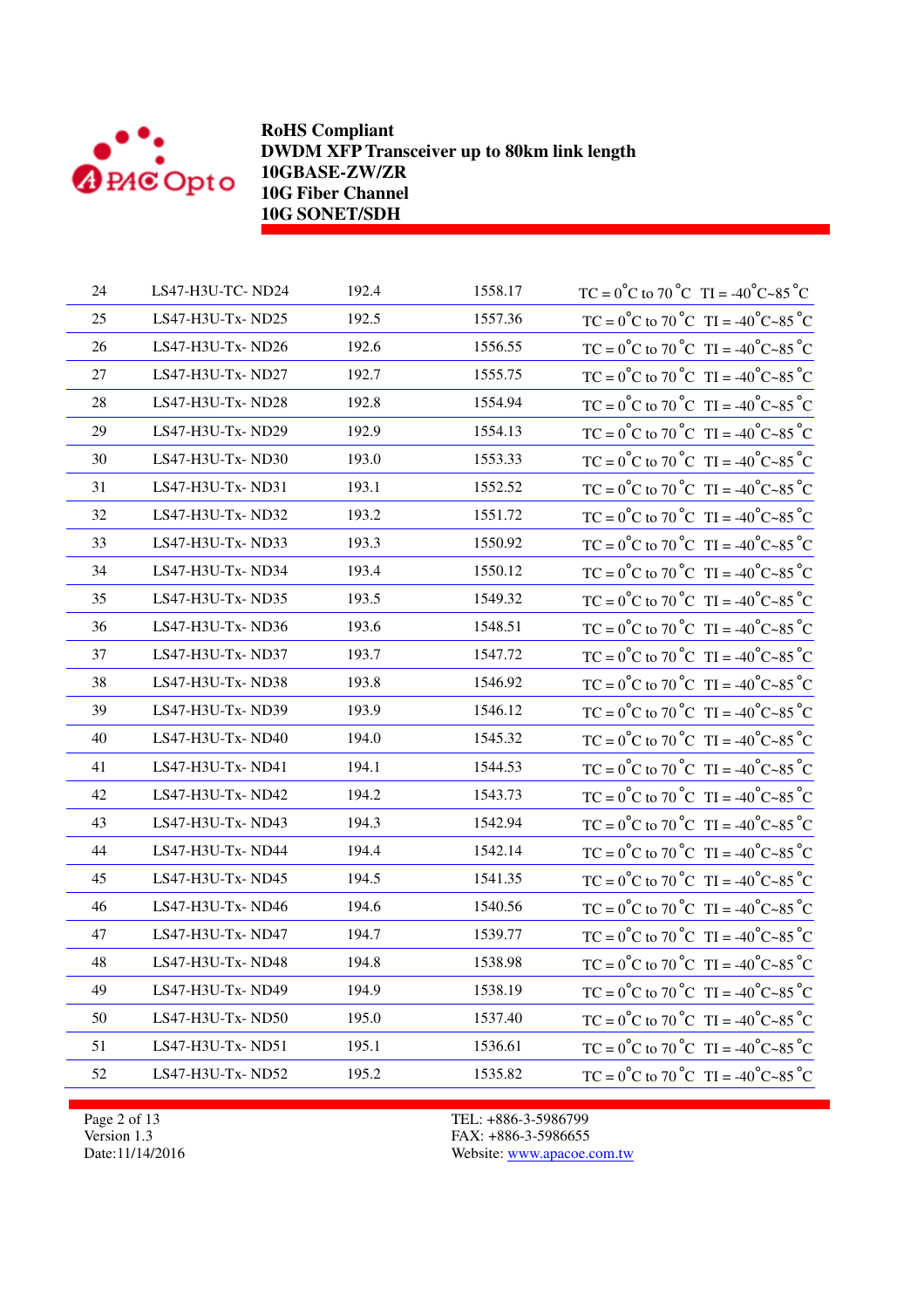

| 53 | $LS47-H3U-Tx-ND53$ | 195.3 | 1535.04 | $TC = 0^{\circ}C$ to $70^{\circ}C$ TI = -40 <sup>°</sup> C~85 <sup>°</sup> C |
|----|--------------------|-------|---------|------------------------------------------------------------------------------|
| 54 | $LS47-H3U-Tx-ND54$ | 195.4 | 1534.25 | $TC = 0^{\circ}C$ to $70^{\circ}C$ TI = -40 <sup>°</sup> C~85 <sup>°</sup> C |
| 55 | $LS47-H3U-Tx-ND55$ | 195.5 | 1533.47 | $TC = 0^{\circ}C$ to $70^{\circ}C$ $TI = -40^{\circ}C - 85^{\circ}C$         |
| 56 | $LS47-H3U-Tx-ND56$ | 195.6 | 1532.68 | $TC = 0^{\circ}C$ to $70^{\circ}C$ TI = -40 <sup>°</sup> C~85 <sup>°</sup> C |
| 57 | LS47-H3U-Tx-ND57   | 195.7 | 1531.90 | $TC = 0^{\circ}C$ to $70^{\circ}C$ $TI = -40^{\circ}C - 85^{\circ}C$         |
| 58 | $LS47-H3U-Tx-ND58$ | 195.8 | 1531.12 | $TC = 0^{\circ}C$ to $70^{\circ}C$ TI = -40 <sup>°</sup> C~85 <sup>°</sup> C |
| 59 | $LS47-H3U-Tx-ND59$ | 195.9 | 1530.33 | $TC = 0^{\circ}C$ to $70^{\circ}C$ $TI = -40^{\circ}C \sim 85^{\circ}C$      |
| 60 | $LS47-H3U-Tx-ND60$ | 196.0 | 1529.55 | $TC = 0^{\circ}C$ to $70^{\circ}C$ TI = -40 <sup>°</sup> C~85 <sup>°</sup> C |
| 61 | $LS47-H3U-Tx-ND61$ | 196.1 | 1528.77 | $TC = 0^{\circ}C$ to $70^{\circ}C$ TI = -40 <sup>°</sup> C~85 <sup>°</sup> C |

## **Absolute Maximum Ratings**

| <b>PARAMETER</b>           | <b>SYMBOL</b> | <b>MIN</b> | <b>MAX</b> | <b>UNITS</b> | <b>NOTE</b> |
|----------------------------|---------------|------------|------------|--------------|-------------|
| <b>Storage Temperature</b> | 1 c           | $-40$      | 85         | $\sqrt{ }$   |             |
| <b>Supply Voltage</b>      | Vcc3          | $-0.5$     | 3.6        |              |             |
|                            | Vcc5          | $-0.5$     | 6.0        |              |             |

#### **Recommended Operating Conditions**

| <b>PARAMETER</b>           | <b>SYMBOL</b> | <b>MIN</b> | <b>MAX</b> | <b>UNITS</b> | <b>NOTE</b> |
|----------------------------|---------------|------------|------------|--------------|-------------|
| Case operating Temperature | $T_C$         | $-5$       | 70         | $^{\circ}C$  |             |
| <b>Supply Voltage</b>      | Vcc3          | 3.1        | 3.5        | V            |             |
| <b>Supply Current</b>      | Icc3          | $---$      | 500        | mA           |             |
| <b>Supply Voltage</b>      | Vcc5          | 4.75       | 5.25       | V            |             |
| <b>Supply Current</b>      | Icc5          | $---$      | 380        | mA           |             |

Page 3 of 13 Version 1.3 Date:11/14/2016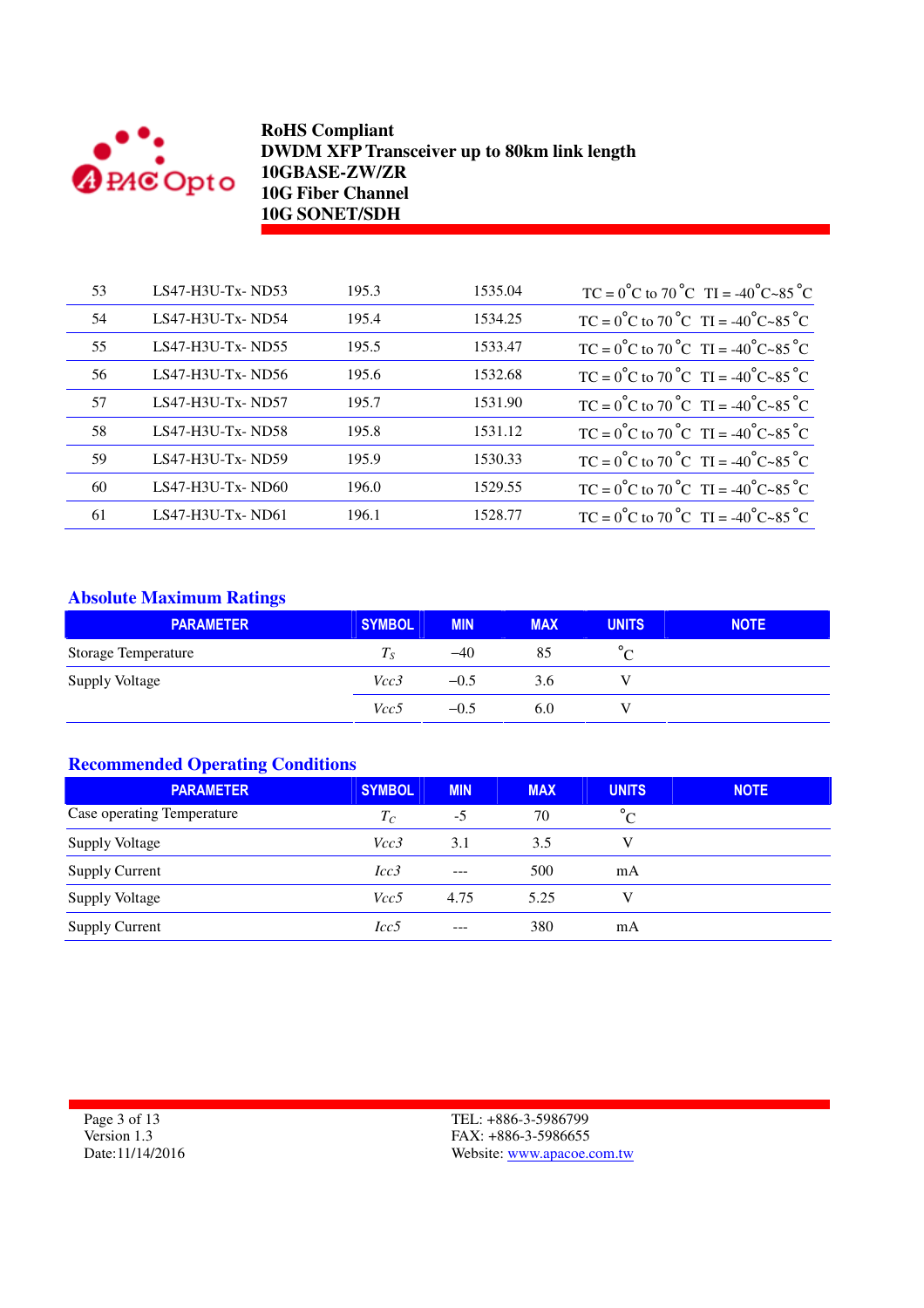

## **Diagnostics**

| <b>Data Address</b> | <b>PARAMETER</b>    | <b>RANGE</b>            | <b>ACCURACY</b>   |
|---------------------|---------------------|-------------------------|-------------------|
| 96-97               | Temperature         | $-10$ to $75^{\circ}$ C | $\pm 3^{\circ}$ C |
| 100-101             | <b>Bias Current</b> | $0$ to $120mA$          | $\pm 10\%$        |
| $102 - 103$         | TX Power            | $0$ to $+4d$ Bm         | $\pm 2dB$         |
| 104-105             | RX Power            | $-23$ to $-10$ dBm      | $\pm 2dB$         |
| 106-107             | Vcc3 Voltage        | $3.0 - 3.6$ Volts       | $\pm 3\%$         |
| 108-109             | Vcc5 Voltage        | $4.7 - 5.3$ Volts       | $\pm 3\%$         |

# **Transmitter Electro-optical Characteristics**

| <b>PARAMETER</b>                      | <b>SYMBOL</b>                      | <b>MIN</b> | TYP.         | <b>MAX</b>                 | <b>UNITS</b> | <b>NOTE</b> |
|---------------------------------------|------------------------------------|------------|--------------|----------------------------|--------------|-------------|
| <b>Operating Data Rate</b>            |                                    | 9.95       |              | 11.3                       | Gbps         |             |
| <b>Input Reference Clock Rate</b>     |                                    |            | Not Required |                            |              |             |
| Output power                          | <b>POUT</b>                        | 0          |              | $+4$                       | dBm          |             |
| <b>Extinction Ratio</b>               | ER                                 | 8.2        |              |                            | dB           |             |
| Center Wavelength Spacing             |                                    |            | 100          |                            | G            |             |
| Optical Wavelength-EOL                | $\lambda_C$                        | $X-100$    | X            | $X+100$                    | pm           | 1           |
| Optical Wavelength-BOL                | $\lambda_C$                        | $X-25$     | X            | $X+25$                     | pm           | 1           |
| Transmitter Dispersion Penalty (@ 800 | <b>TDP</b>                         |            |              | 3                          | dB           |             |
| ps/nm)                                |                                    |            |              |                            |              |             |
| Sidemode Supression ratio             | SSRmin                             | 30         |              |                            | dB           |             |
| <b>Relative Intensity Noise</b>       | <b>RIN</b>                         | ---        | ---          | $-130$                     | dB/Hz        |             |
| Output Eye                            |                                    |            |              | Compliant with IEEE802.3ae |              |             |
| Differential Input Voltage            | $V_{DIFF}$                         | 0.12       | ---          | 1.0                        | V            |             |
| <b>Transmit Fault Output-Low</b>      | $TX$ <sub>_FAULT<sub>L</sub></sub> | 0.0        | ---          | 0.5                        | V            |             |
| Transmit Fault Output-High            | TX_FAULT <sub>H</sub>              | 2.4        | $---$        | $V_{CC}$                   | V            |             |
| TX_DISABLE Assert Time                | $t$ <sub>_O</sub> ff               |            | ---          | 10                         | $\mu$ s      |             |
| TX_DISABLE Negate Time                | $t$ on                             |            | ---          | 2                          | ms           |             |
| Time to initialize                    | t init                             |            | ---          | 300                        | ms           |             |

Page 4 of 13 Version 1.3 Date:11/14/2016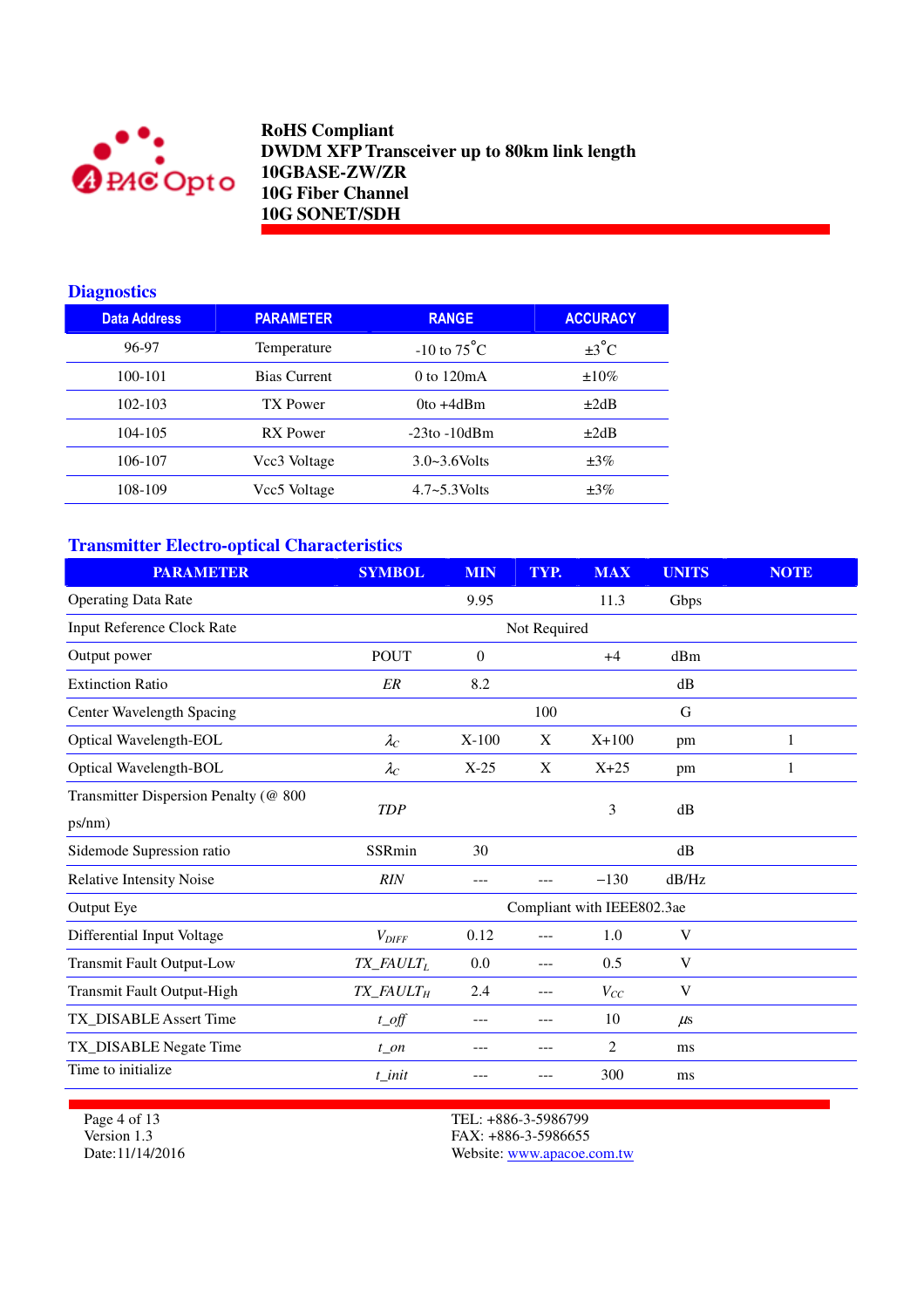

| Interrupt assert delay  | Interrupt_on  |    | 200 | ms      |
|-------------------------|---------------|----|-----|---------|
| Interrupt negate delay  | Interrupt_off |    | 500 | $\mu$ s |
| P_Down/RST assert delay | P Down/RST on |    | 100 | $\mu$ s |
| Mod NR assert delay     | Mod nr on     |    |     | ms      |
| Mod_NR negate delay     | Mod nr off    |    |     | ms      |
| P-Down reset time       |               | 10 |     | $\mu$ s |
| RX_LOS assert delay     | t loss on     |    | 100 | $\mu$ s |
| RX_LOS negate delay     | t_loss_off    |    | 100 | $\mu$ s |

**Note 1:X = Specified ITU Grid wavelength.**

### **Receiver Electro-optical Characteristics**

| <b>PARAMETER</b>                                         | <b>SYMBOL</b>     | <b>MIN</b>     | TYP. | <b>MAX</b> | <b>UNITS</b> | <b>NOTE</b>      |
|----------------------------------------------------------|-------------------|----------------|------|------------|--------------|------------------|
| <b>Optical Input Power-maximum</b>                       | $P_{IN}$          | $-7$           |      |            |              | $BER < 10^{-12}$ |
| <b>Receiver Sensitivity</b>                              | $P_{IN}$          |                |      | $-23$      | dBm          | $BER < 10^{-12}$ |
| <b>Operating Center Wavelength</b>                       | $\lambda_C$       | 1270           |      | 1570       | nm           |                  |
| Receiver Reflectance                                     | Rrx               |                |      | $-27$      | dB           |                  |
| Loss of Signal-Asserted                                  | $P_A$             | $-36$          |      |            | dBm          |                  |
| Loss of Signal-Deasserted                                | $P_D$             | ---            |      | $-28$      | dBm          |                  |
| Differential Output Voltage                              | $V_{\text{DIFF}}$ | 0.6            |      | 0.8        | V            |                  |
| TTL Input High Voltage                                   |                   | 2              |      | Vcc        | V            |                  |
| <b>TTL Input Low Voltage</b>                             |                   | $\overline{0}$ |      | 0.8        | V            |                  |
| TTL Output High Voltage                                  |                   | 2.4            |      | <b>Vcc</b> | V            |                  |
| TTL Output Low Voltage                                   |                   | $\overline{0}$ |      | 0.4        | V            |                  |
| Receiver Loss of Signal Assert Time<br>$($ off to on $)$ | $t_{A, RX\_LOS}$  |                |      | 100        | $\mu$ s      |                  |
| Receiver Loss of Signal Assert Time<br>(on to off)       | $t_{D,RX\_LOS}$   |                |      | 100        | $\mu$ s      |                  |

Page 5 of 13 Version 1.3 Date:11/14/2016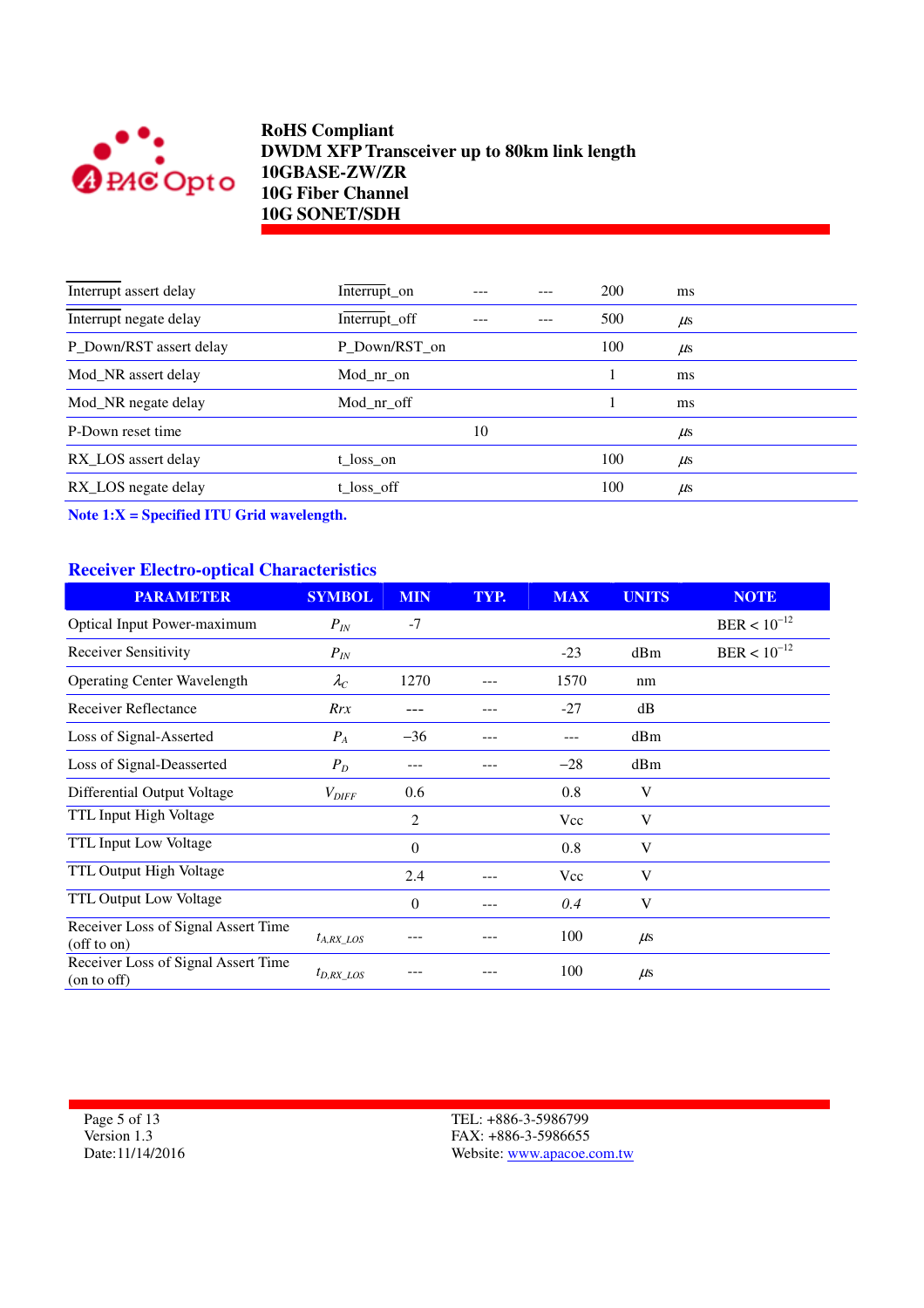

# **Serial ID Memory Contents (Table 01h)**

| <b>Address</b> | <b>Size</b>    | <b>Name</b>           | <b>Hex</b>              | <b>Description</b>              |
|----------------|----------------|-----------------------|-------------------------|---------------------------------|
| 128            | 1              | Identifier            | 06                      | <b>XFP</b>                      |
| 129            | $\mathbf{1}$   | Ext. Identifier       | B <sub>0</sub>          | Power consumption<3.5W          |
|                |                |                       |                         | Tx reference clock not required |
| 130            | $\mathbf{1}$   | Connector             | 07                      | LC Connector                    |
| 131-138        | 8              | Transceiver           | 00 00 00 00 00 00 00 00 |                                 |
| 139            | $\mathbf{1}$   | Encoding              | 80                      | 64B/66B                         |
| 140            | $\mathbf{1}$   | <b>BR-Min</b>         | 63                      | 9.95Gbps                        |
| 141            | $\mathbf{1}$   | <b>BR-Max</b>         | 71                      | 11.3Gbps                        |
| 142            | 1              | Length(SMF)-km        | 50                      | 80km                            |
| 143            | $\mathbf{1}$   | Length(E-50um)        | 00                      | $\boldsymbol{0}$                |
| 144            | $\mathbf{1}$   | Length(50um)          | $00\,$                  | $\boldsymbol{0}$                |
| 145            | $\mathbf{1}$   | Length $(62.5$ um $)$ | 00                      | $\overline{0}$                  |
| 146            | $\mathbf{1}$   | Length(copper)        | 00                      | $\theta$                        |
| 147            | $\mathbf{1}$   | Device Tech           | 76                      | Cooled 1550 EML,                |
|                |                |                       |                         | <b>APD</b>                      |
| 148-163        | 16             | Vendor name           | 4F 45 4D 20 20 20 20 20 | <b>OEM</b>                      |
|                |                |                       | 20 20 20 20 20 20 20 20 |                                 |
| 164            | $\mathbf{1}$   | CDR support           | F <sub>9</sub>          | XFI Loopback Mode,              |
|                |                |                       |                         | 9.95~11.3Gbps                   |
| 165-167        | $\overline{3}$ | Vender OUI            | 00 00 00                |                                 |
| 168-183        | 16             | Vendor PN             | 4C 53 34 37 2D 48 33 55 | LS47-H3U-TC-NDxx                |
|                |                |                       | 2D 54 43 2D 4E 44 xx xx |                                 |
| 184-185        | $\overline{2}$ | Vender rev            | 30 41                   | 0A                              |
| 186-187        | $\overline{2}$ | Wavelength            | 7A 2D                   | 1563.86nm(Ex:CH17)              |
| 188-189        | $\overline{2}$ | Tolerance             | 00 50                   | $+/- 25$ pm                     |
|                |                | Tolerance             |                         |                                 |

Page 6 of 13 Version 1.3 Date:11/14/2016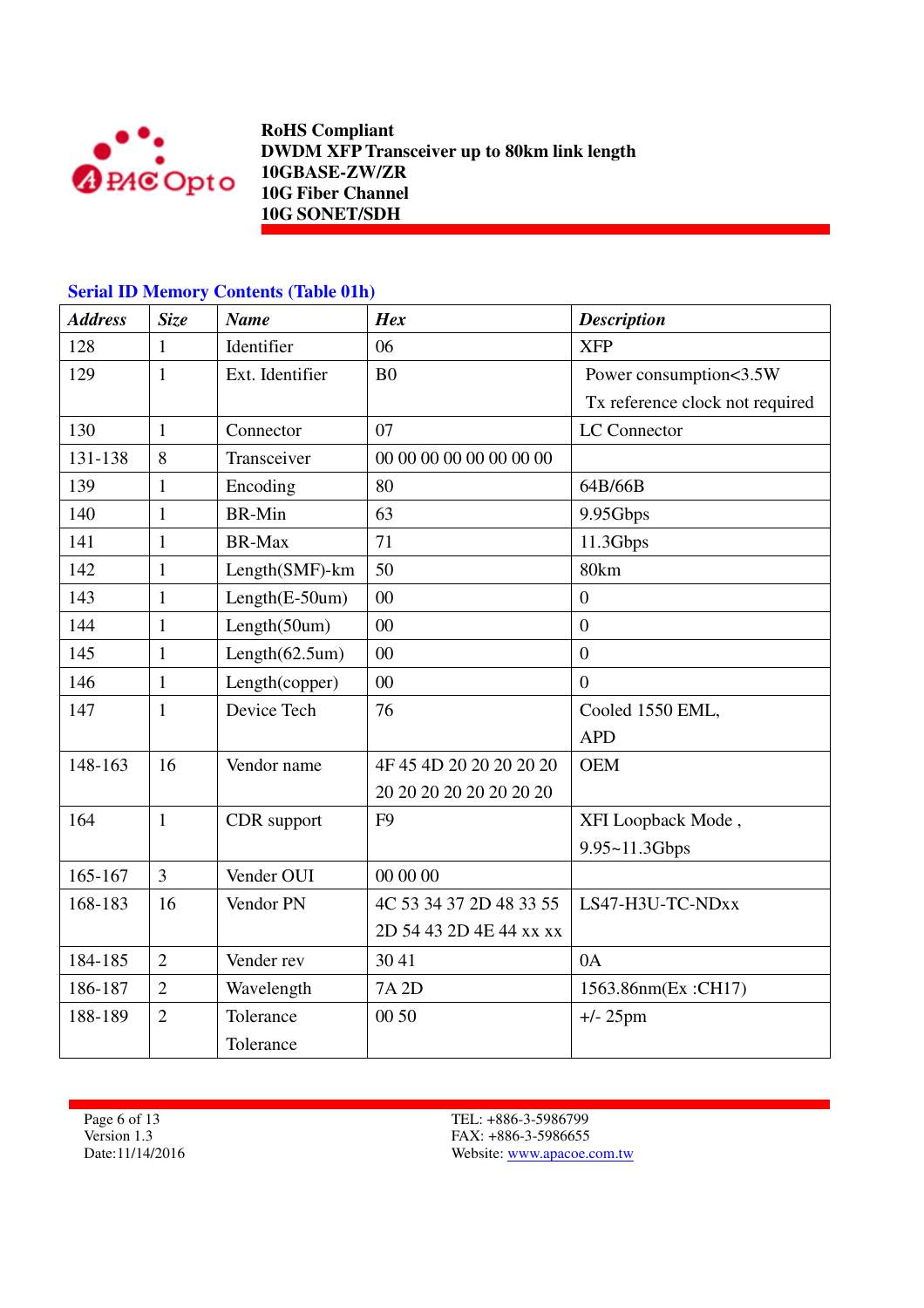

| 190     | 1              | Max Case Temp         | 46                      | 70degC                        |  |
|---------|----------------|-----------------------|-------------------------|-------------------------------|--|
| 191     | 1              | CC_BASE               |                         | Check code $(128-190)$        |  |
| 192-195 | $\overline{4}$ | Power Supply          | AF FA 66 00             | 3.5W (power consumption)      |  |
|         |                |                       |                         | 2.5W (power down mode)        |  |
|         |                |                       |                         | 300mA (5V)                    |  |
|         |                |                       |                         | 600mA (3.3V)                  |  |
| 196-211 | 16             | Vender SN             |                         | <b>ASCII</b>                  |  |
| 212-219 | 8              | Vender date code      | xx xx xx xx xx xx 20 20 | ASCII Year(2bytes),           |  |
|         |                |                       |                         | Month(2bytes), Day(2bytes)    |  |
| 220     | 1              | Diagnostic            | 08                      | No BER support; Average Power |  |
|         |                | Monitoring Type       |                         |                               |  |
| 221     | 1              | Enhanced              | 60                      | Optional soft Tx_disable and  |  |
|         |                | Options               |                         | P_down                        |  |
| 222     | $\mathbf{1}$   | <b>Aux Monitoring</b> | 76                      | $AUX1: +3.3V$ power supply    |  |
|         |                |                       |                         | AUX2:+5V power supply         |  |
| 223     | 1              | CC_EXT                |                         | Check code $(192 - 222)$      |  |
| 224-255 | 32             | Vendor specific       |                         | Reserved                      |  |

Page 7 of 13 Version 1.3 Date:11/14/2016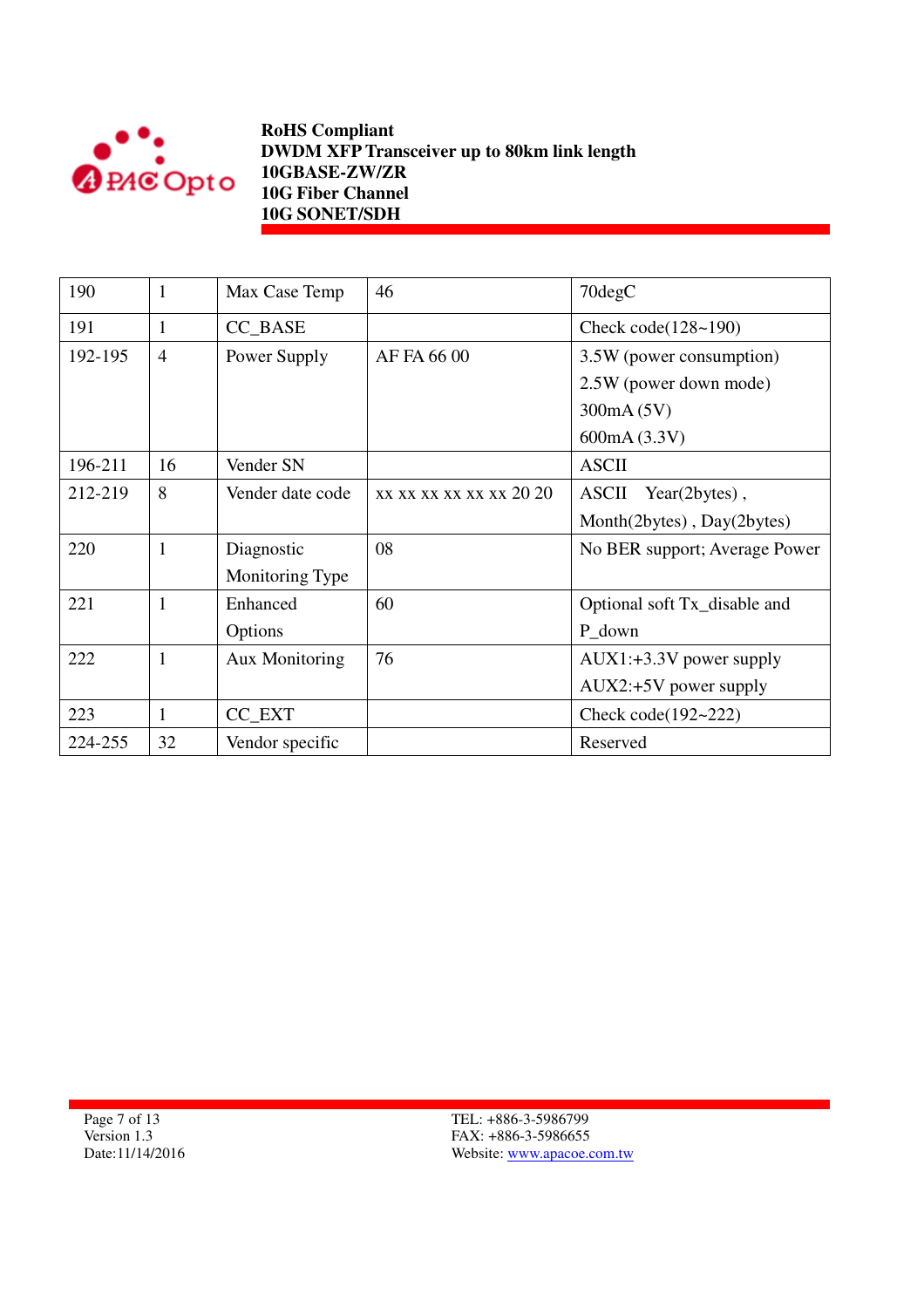

#### **Block Diagram of Transceiver**



Page 8 of 13 Version 1.3 Date:11/14/2016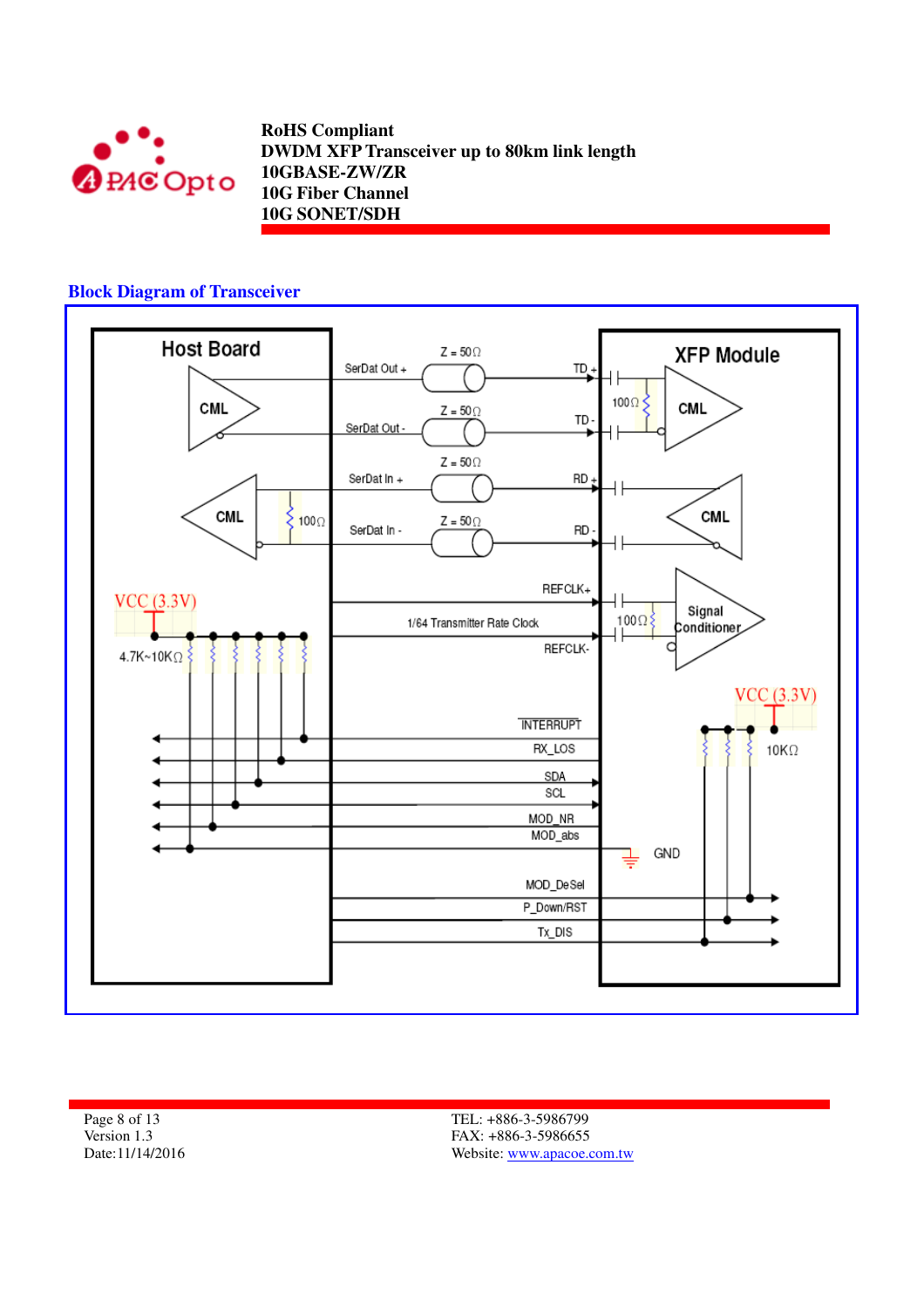

### **MOD\_NR**

The Mod<sub>NR</sub> is an output pin that when High, indicates that the module has detected a condition that renders transmitter and or receiver data invalid, shall consist of logical OR of the following signals:

- Transmit Signal Conditioner Loss of Lock
- Transmitter Laser Fault
- Receiver Signal Conditioner Loss of Lock

### **MOD\_DESEL**

The Mod DeSel is an input pin. When held Low by the host, the module responds to 2-wire serial communication commands. The Mod\_DeSel allows the use of multiple XFP modules on a single 2-wire interface bus. When the Mod DeSel pin is "High", the module shall not respond to or acknowledge any 2-wire interface

communication from the host.

#### **INTERRUPT**

Interrupt is an output pin. When "Low", indicates possible module operational fault or a status critical to the host system.

### **TX\_DIS**

TX DIS is an input pin. When TX DIS is asserted High, the XFP module transmitter output must be turned off.

#### **MOD\_ABS**

Mod\_ABS is pulled up to Host\_Vcc on the host board and grounded in the XFP module. Mod\_ABS is then asserted "High" when the XFP module is physically absent from a host slot.

### **RX\_LOS**

The RX\_LOS when High indicates insufficient optical power for reliable signal reception.

### **P\_DOWN/RST**

This is a multifunction pin for module Power Down and Reset. The P\_Down/RST pin must be pulled up to VCC3 in the XFP module.

#### **POWER DOWN FUNCTION**

The P\_Down pin, when held High by the host, places the module in the standby (Low Power) mode with a maximum power dissipation of 1.5W. This protects hosts which are not capable of cooling higher power modules which may be accidentally inserted.

Page 9 of 13 Version 1.3 Date:11/14/2016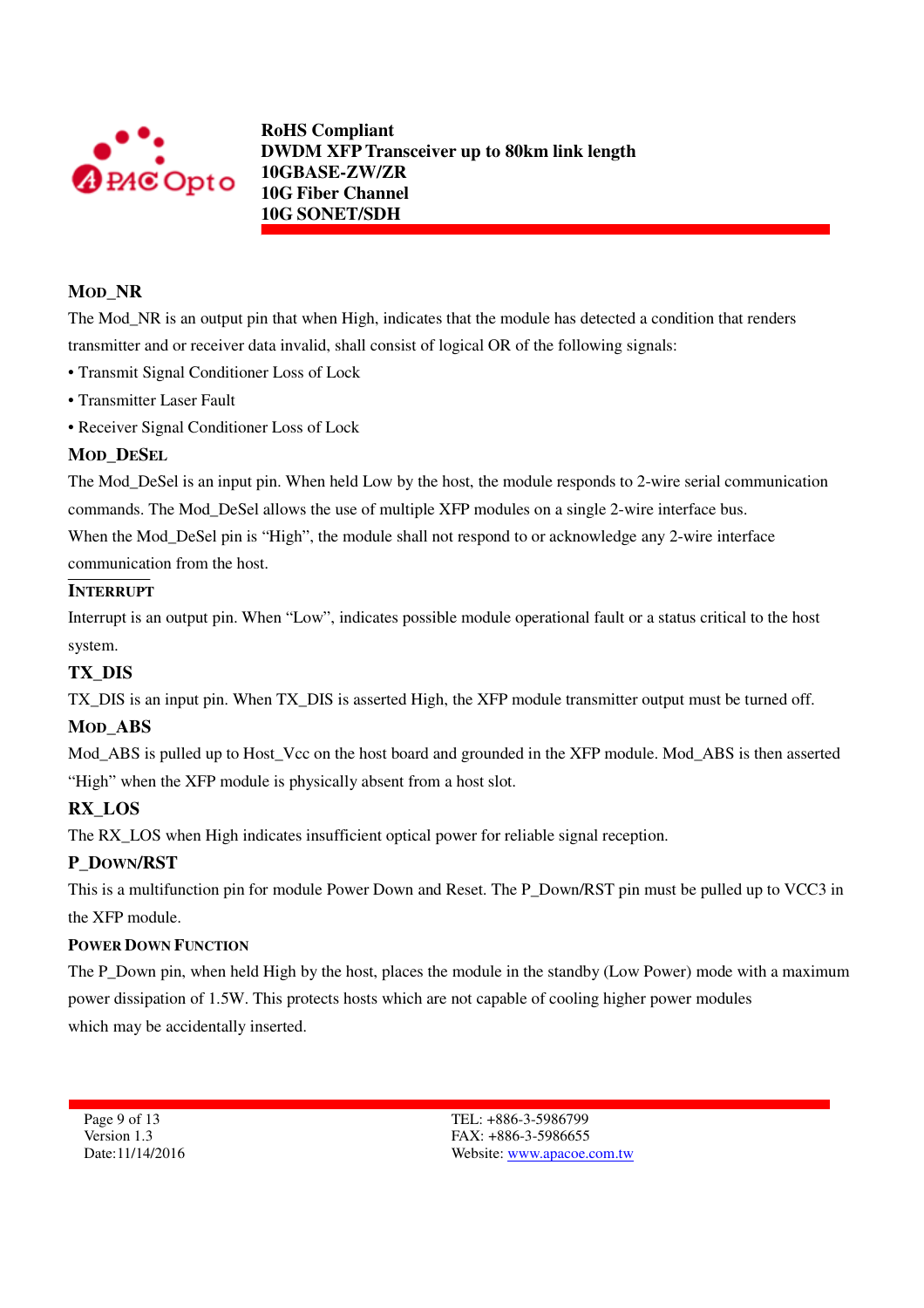

#### **Dimensions**



Page 10 of 13 Version 1.3 Date:11/14/2016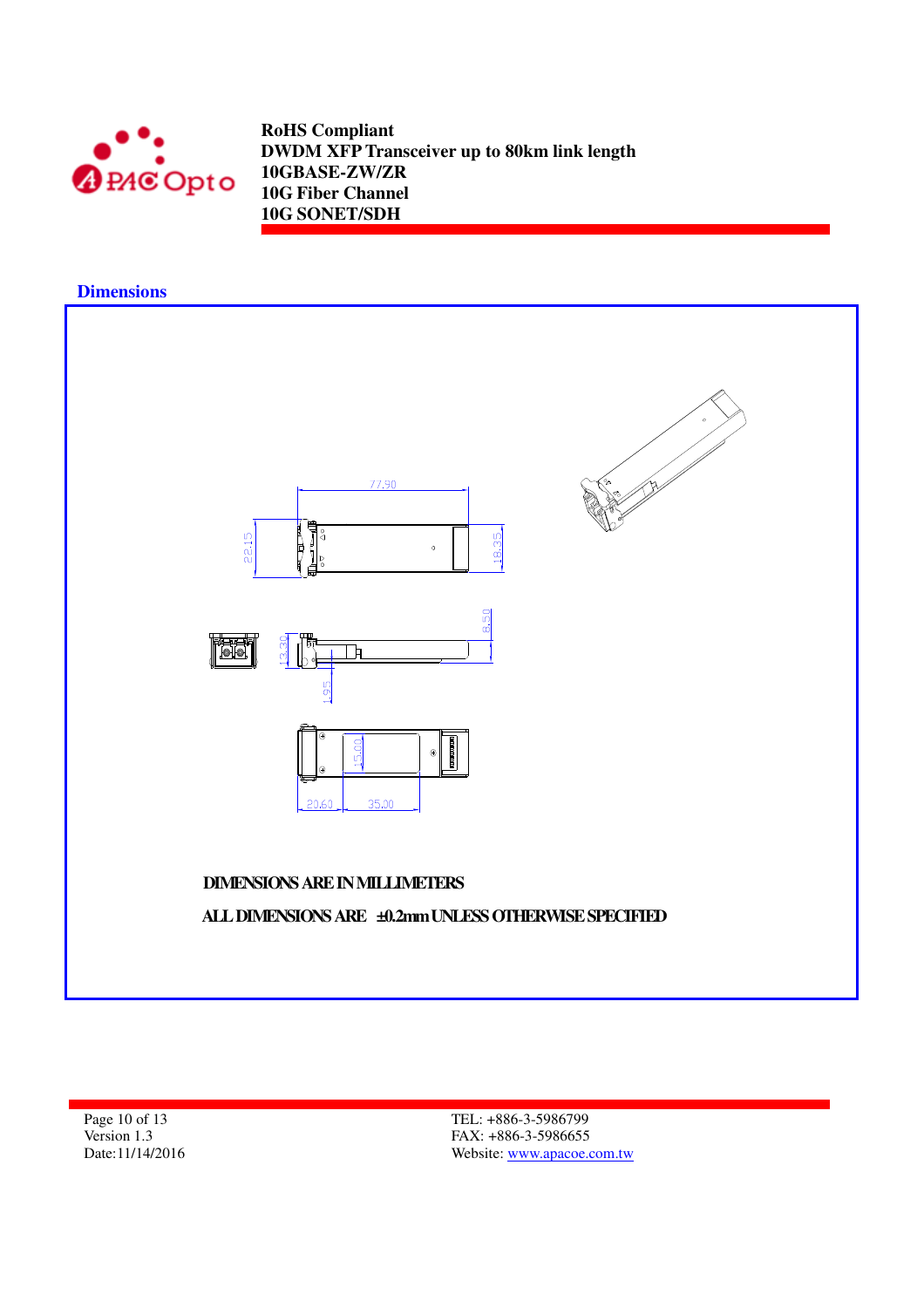

### **Pin Assignment**



Page 11 of 13 Version 1.3 Date:11/14/2016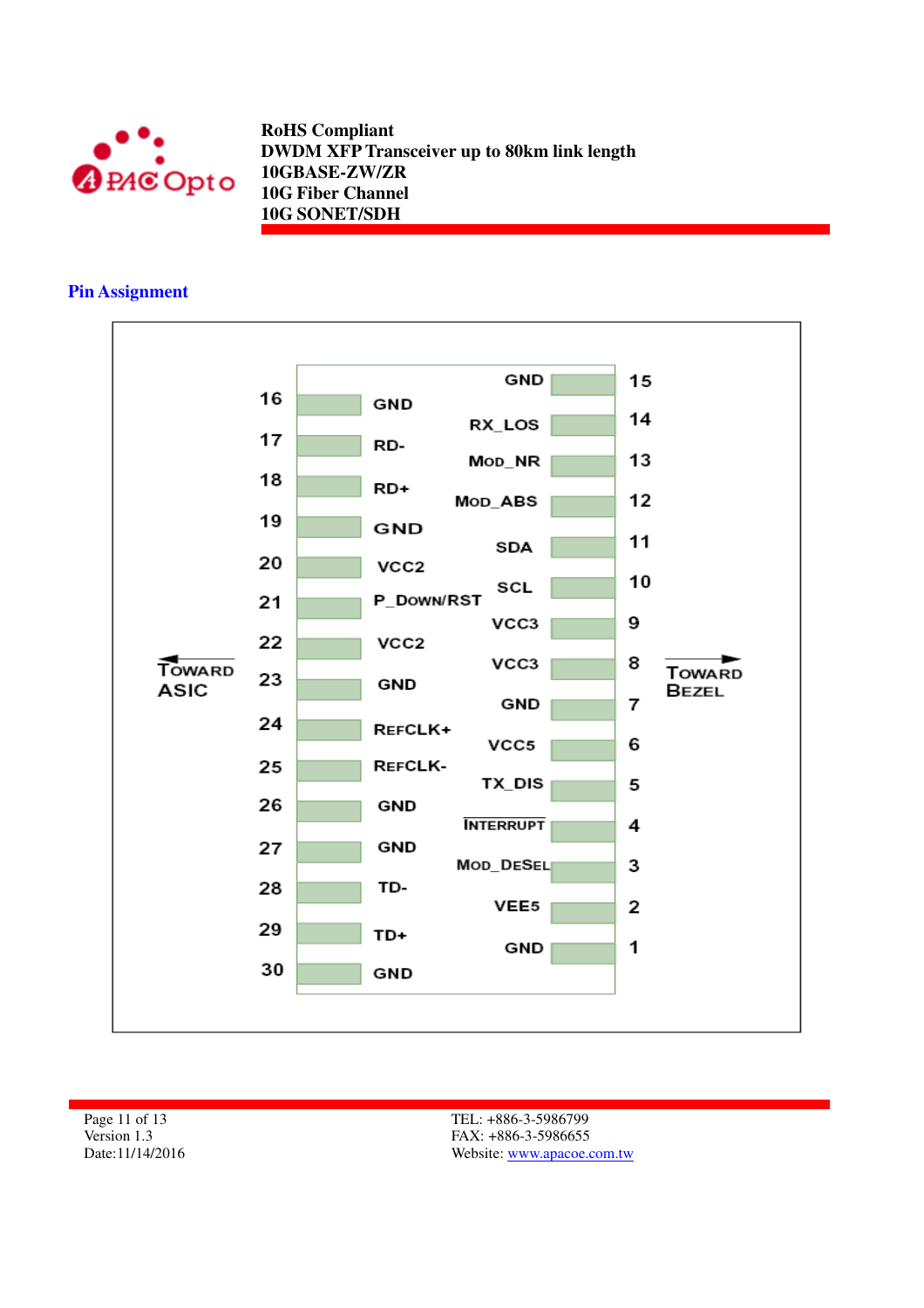

| Pin       | Logic     | Symbol           | <b>Name/Description</b>                                                                                                                                      | <b>Note</b>    |
|-----------|-----------|------------------|--------------------------------------------------------------------------------------------------------------------------------------------------------------|----------------|
| 1         |           | <b>GND</b>       | Module Ground                                                                                                                                                | 1              |
| 2         |           | VEE5             | Optional -5.2V Power Supply                                                                                                                                  |                |
| 3         | LVTTL-I   | Mod DeSel        | Module De-select; When held low allows module to respond to 2-wire serial interface                                                                          |                |
| 4         | LVTTL-O   | Interrupt        | Interrupt; Indicates presence of an important condition which can be read over the 2-wire<br>serial interface                                                | 2              |
| 5         | LVTTL-I   | TX DIS           | Transmitter Disable; Turns off transmitter laser output                                                                                                      |                |
| 6         |           | VCC5             | +5V Power Supply                                                                                                                                             |                |
| 7         |           | GND              | Module Ground                                                                                                                                                | 1              |
| 8         |           | VCC3             | +3.3V Power Supply                                                                                                                                           |                |
| 9         |           | VCC3             | +3.3V Power Supply                                                                                                                                           |                |
| 10        | LVTTL-I/O | SCL              | 2-Wire Serial Interface Clock                                                                                                                                | 2              |
| 11        | LVTTL-I/O | SDA              | 2-Wire Serial Interface Data Line                                                                                                                            | 2              |
| 12        | LVTTL-O   | Mod Abs          | Indicates Module is not present. Grounded in the Module                                                                                                      | $\overline{2}$ |
| 13        | LVTTL-O   | Mod NR           | Module Not Ready; Indicating Module Operational Fault                                                                                                        | $\overline{2}$ |
| 14        | LVTTL-O   | RX LOS           | Receiver Loss Of Signal Indicator                                                                                                                            | $\overline{2}$ |
| 15        |           | GND              | Module Ground                                                                                                                                                | 1              |
| 16        |           | <b>GND</b>       | Module Ground                                                                                                                                                | 1              |
| 17        | CML-O     | RD-              | Receiver Inverted Data Output                                                                                                                                |                |
| 18        | CML-O     | $RD+$            | Receiver Non-Inverted Data Output                                                                                                                            |                |
| 19        |           | <b>GND</b>       | Module Ground                                                                                                                                                | 1              |
| 20        |           | VCC <sub>2</sub> | +1.8V Power Supply                                                                                                                                           | 3              |
| 21        | LVTTL-I   | P Down/RST       | Power down; When high, requires the module to limit power consumption to 1.5W or<br>below. 2-Wire serial interface must be functional in the low power mode. |                |
|           |           |                  | Reset; The falling edge initiates a complete reset of the module including the 2-wire<br>serial interface, equivalent to a power cycle.                      |                |
| 22        |           | VCC <sub>2</sub> | +1.8V Power Supply                                                                                                                                           | 3              |
| 23        |           | <b>GND</b>       | Module Ground                                                                                                                                                | 1              |
| 24        | PECL-I    | RefCLK+          | Reference Clock Non-Inverted Input, AC coupled on the host board                                                                                             |                |
| 25        | PECL-I    | RefCLK-          | Reference Clock Inverted Input, AC coupled on the host board                                                                                                 |                |
| 26        |           | GND              | Module Ground                                                                                                                                                | 1              |
| 27        |           | GND              | Module Ground                                                                                                                                                | 1              |
| 28        | CML-I     | TD-              | Transmitter Inverted Data Input                                                                                                                              |                |
| 29        | CML-I     | TD+              | Transmitter Non-Inverted Data Input                                                                                                                          |                |
| GND<br>30 |           |                  | Module Ground<br>the contract of the contract of the contract of the contract of the contract of the contract of the contract of<br>. .                      | 1              |

1. Module ground pins Gnd are isolated from the module case and chassis ground within the module.

2. Shall be pulled up with 4.7K-10Kohms to a voltage between 3.15V and 3.45V on the host board.

3. The 1.8 V power supply can be optionally programmed to voltages lower than 1.8 V in modules supporting the variable power supply.

Page 12 of 13 Version 1.3 Date:11/14/2016